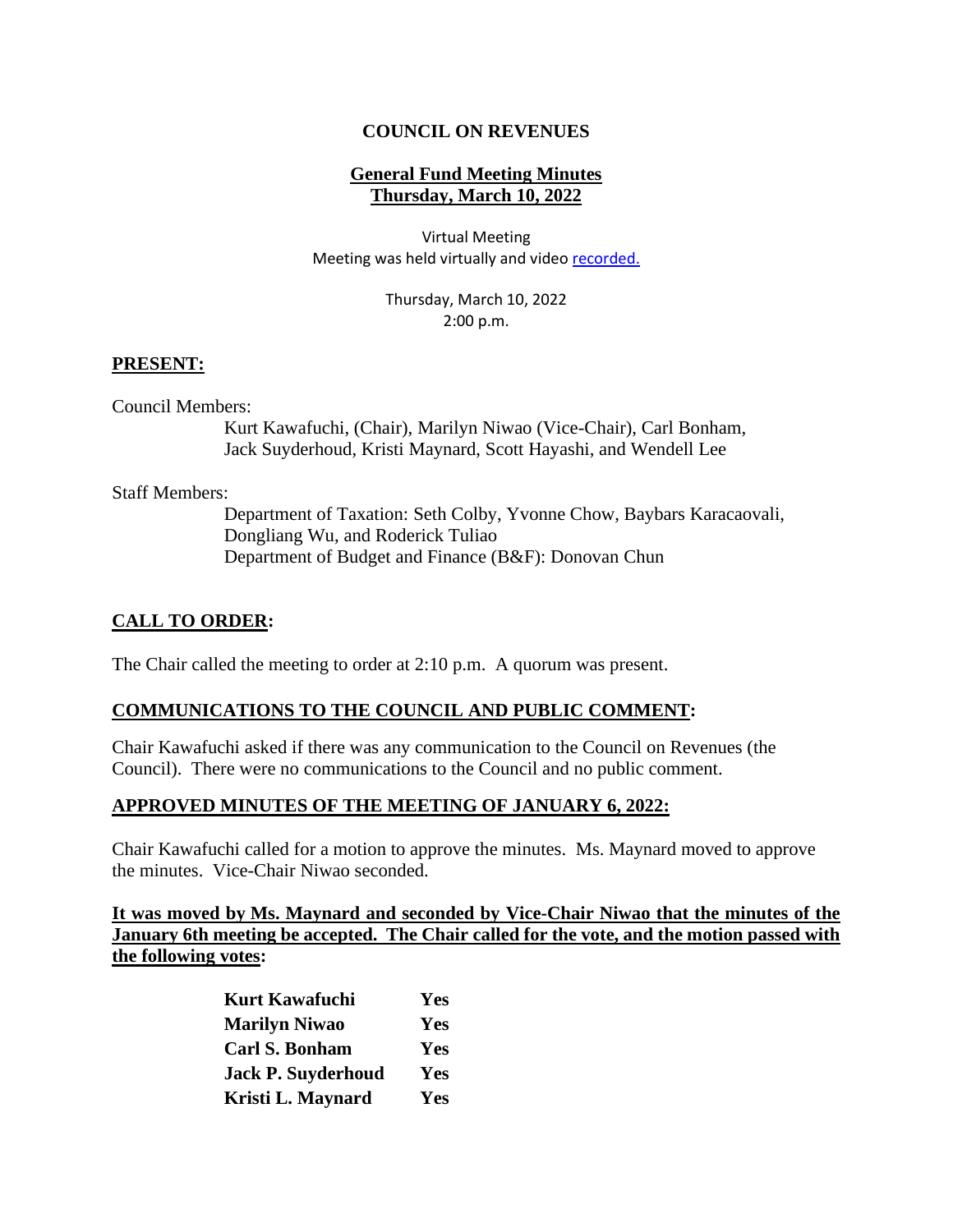| Scott W. Hayashi      | Yes        |
|-----------------------|------------|
| <b>Wendell K. Lee</b> | <b>Yes</b> |

# **PRESENTATION BY DR. SETH COLBY, TAX RESEARCH & PLANNING OFFICER ON REVIEW OF RECENT LEGISLATION:**

Ms. Niwao asked Dr. Colby to clarify the increase of revenues in April 2021

Dr. Colby presented the current status of General Fund revenue collections.

Dr. Bonham clarified that GET revenues have rebounded and remained elevated by referencing the GET Collections MoM% slide provided by Dr. Colby.

Dr. Bonham said that General Fund revenues remained elevated because in the most recent data the State has been averaging 30% - 40% growth in total General Fund each month compared to the same month from the previous year.

Mr. Kawafuchi asked Dr. Bonham to explain the July 2021 General Fund revenues.

Dr. Bonham said that July 2021 was the shifting of revenues and stated that the State had a big July 2020.

Dr. Suyderhoud stated that July 2021 looks low by growth comparison compared to July 2020 because of the State extending the tax payments for April 2020 to July 2020.

Dr. Colby shared Table A with the Council and explained that it is designed to help them estimate Total General Fund growth.

Dr. Colby shared Table 8 which shows the effect size of two major variables in the forecasting model.

Dr. Suyderhoud stated what he found interesting regarding Table 8 was that the revenues were much more sensitive to the assumed visitor arrivals than they are to Total Personal Income growth.

Ms. Niwao stated that tax revenues are increasing because of the inflation effect and asked both Dr. Bonham and Dr. Suyderhoud what percentages do they think the increase in tax revenues collected is due to both the real economic growth and inflation factor.

Dr. Bonham responded that he could not provide the exact breakdown.

Dr. Suyderhoud said that for the sake of discussion they should assume that half the growth is due to real economic activity and the other half of it is due to inflation.

Dr. Bonham stated that inflation will drive up tax revenues.

[\[PRESENTATION AVAILABLE ON COR WEBSITE\]](https://files.hawaii.gov/tax/useful/cor/2022gf03-10_DOTAX_presentation.pdf)

# **DISCUSSION AND VOTE ON THE GENERAL FUND TAX REVENUE FORECAST FOR FISCAL YEAR 2022:**

Ms. Niwao said that the State general fund will benefit from higher inflation.

Ms. Niwao expressed her concern about the cost of both fuel and food going up which would have an effect on consumers.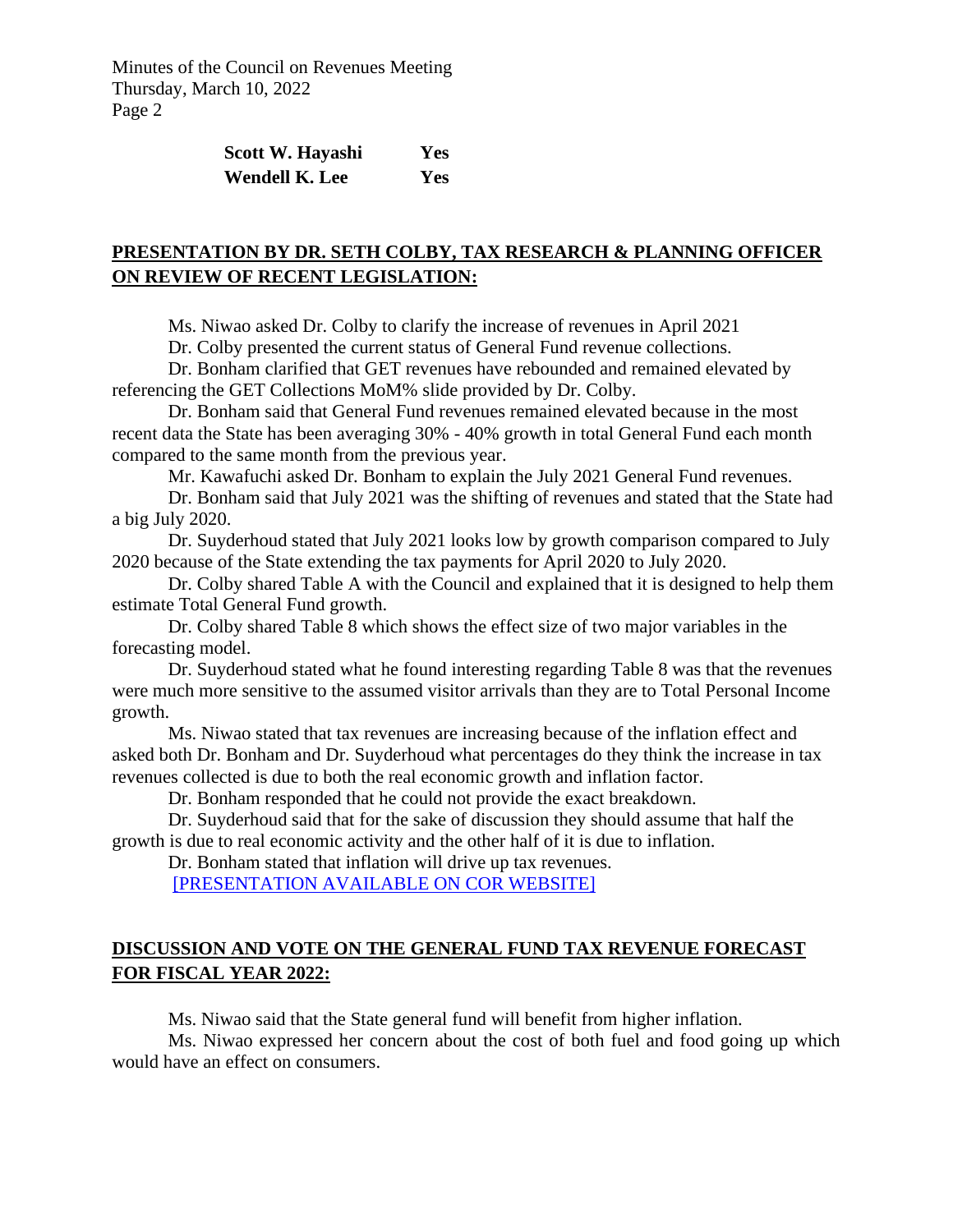Dr. Bonham agreed with Ms. Niwao regarding higher prices and higher inflation but stated that the primary source of demand is visitor spending and noted that for the summer statewide bookings is about 40%-50% growth compared to last year.

Mr. Hayashi asked Dr. Bonham if the bookings reflected international travel as well or was it primarily domestic.

Dr. Bonham responded that his source did not have a breakdown of the international and domestic bookings.

Mr. Kawafuchi asked Dr. Bonham if the visitor arrivals will have more of an impact next fiscal year compared to this fiscal year due to more international markets opening up for tourism.

Dr. Bonham said yes..

Dr. Suyderhoud asked Dr. Bonham what their absolute numbers was for visitor arrivals for FY22, FY23 or CY22, CY23.

Dr. Bonham responded that visitor arrivals for FY2022 is 8.2 million, FY23 is 9.2 million and FY24 is 9.4 million.

Dr. Suyderhoud said that the Council average for FY22 is 7.5 million, and for FY23 is 8.4 million according to Table 3 of their booklet.

Ms. Maynard thinks that one thing that these models don't consider is what has actually happened year to date.

Ms. Niwao asked Dr. Bonham his thoughts on inflation affecting the disposable income of tourists and their spending.

Dr. Bonham said that it would show up in there forecast primarily in FY2023 as fewer visitors.

Mr. Kawafuchi asked Ms. Niwao her forecast for FY2022.

Ms. Niwao responded with 20% growth rate.

Ms. Maynard asked the Council if they feel comfortable with 21% growth rate.

Dr. Suyderhoud said that he would be comfortable with 20% or 21% growth rate.

Ms. Niwao expressed her concerns with the ongoing world events and feels that we are not in a strong position but would be ok with 20% or 21% growth rate.

Mr. Lee is ok with 21% growth rate; he thinks it could be a little higher.

Dr. Bonham made a motion for 21% growth rate for FY2022.

## **It was moved by Dr. Bonham and seconded by Vice-Chair Niwao that the General Fund growth rate forecast be 21.0% FY2022. The Chair called for the vote, and the motion passed with the following votes:**

| <b>Kurt Kawafuchi</b>     | Yes |
|---------------------------|-----|
| <b>Marilyn Niwao</b>      | Yes |
| <b>Carl S. Bonham</b>     | Yes |
| <b>Jack P. Suyderhoud</b> | Yes |
| Kristi L. Maynard         | Yes |
| <b>Scott W. Havashi</b>   | Yes |
| <b>Wendell K. Lee</b>     | Yes |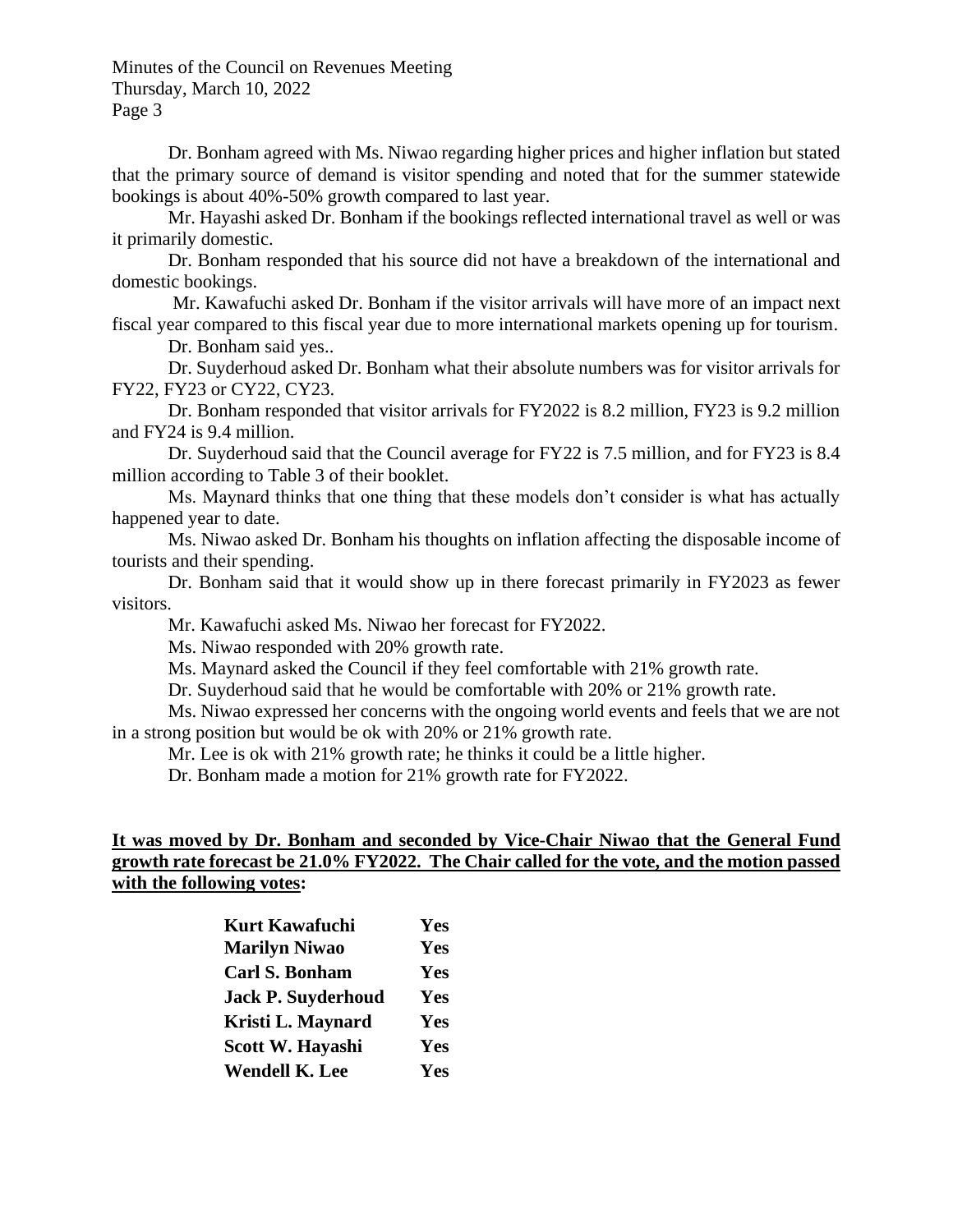## **DISCUSSION AND VOTE FOR THE GENERAL FUND TAX REVENUE FORECAST FOR FY2023:**

Ms. Maynard reminded the Council that the starting point has been increased by 6.0%

Dr. Suyderhoud said that as a point of reference the model shows 8.3% consensus from model one.

Dr. Suyderhoud shared his growth rate of 5.9% for FY2023.

Dr. Bonham said that he re-ran the Council's model with a stronger inflation and found that there was not that much difference due to the offsets of higher price effects and fewer visitors.

Ms. Niwao asked Dr. Bonham if there will be a recession or stagflation.

Dr. Bonham explained that stagflation is slower growth and high inflation which in opinion will happen but for how long would be the issue.

Dr. Bonham thinks that when they release their next forecast the growth rate forecast will be lower, and the inflation forecast will be higher which will likely continue for the next few years.

Ms. Niwao asked Ms. Maynard her thoughts on interest rates.

Ms. Maynard responded that certainly they are talking about increasing interest rates anywhere from four to six times this year. She also stated that she does not think the Fed will do anything crazy and thinks the Fed is going to be deliberative in what they do. Ms. Maynard also talked about the unusual position we are in today. The last time inflation was this high, 10-year treasury yields were over 10%. We currently have large negative real returns throughout the yield curve.

Dr. Bonham agreed with Ms. Maynard with the interest rates and said that in their models what has happened was as they were raising the interest rate forecasts, it was being offset by the recovery and incomes that are higher than anticipated.

Dr. Bonham said that his forecast for FY2023 was 10% growth rate which was higher than the Council's mean of 8.3% growth rate.

Ms. Maynard said that she would rather go with a lower number for FY2023 due to all the uncertainties and would be more comfortable with 6.0% growth rate rather than 8.3% growth rate.

Dr. Bonham agreed with Ms. Maynard with the 6.0% growth rate for FY2023.

Mr. Hayashi thinks that the 6.0% growth rate is a little low and also conservative for FY2023.

Ms. Niwas expressed her concerns with inflation and the disconnect with prices.

Mr. Hayashi asked Dr. Bonham if the increase in prices is being driven by up by supply chain issues.

Dr. Bonham said yes and referenced the biggest increase in the January data, which was in used cars.

Mr. Lee said that with the inflation at 3.0% once it's built in, prices will not go back down it will probably go up or level off. Mr. Lee also thinks if interest's rates start to go up the valuations will start to change again.

Ms. Maynard made a motion for 6.0% growth for FY2023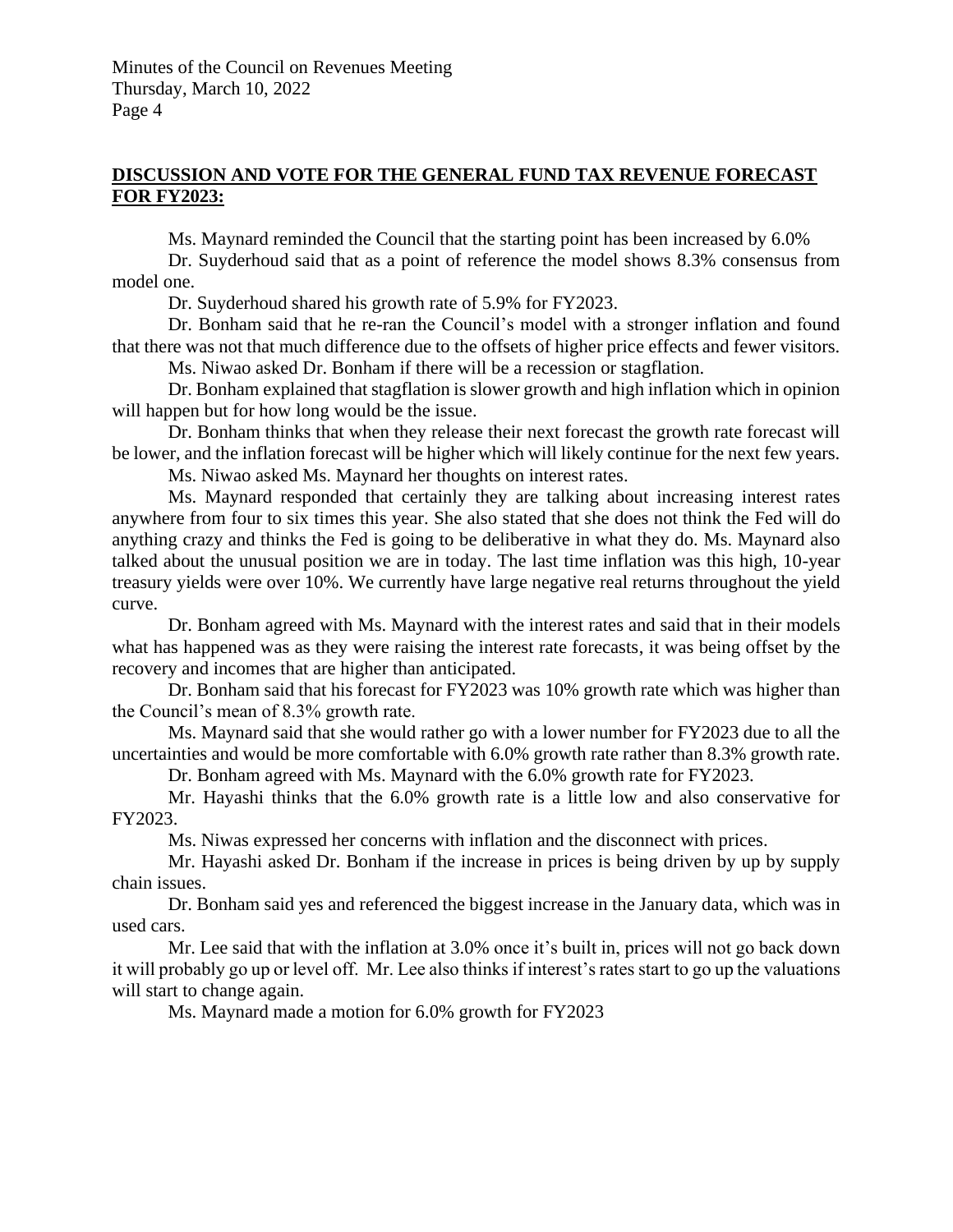## **It was moved by Ms. Maynard and seconded by Mr. Lee that the General Fund revenue growth rate forecast be 6.0% for FY2023. The Chair called for the vote, and the motion passed with the following votes:**

| <b>Kurt Kawafuchi</b>     | Yes |
|---------------------------|-----|
| <b>Marilyn Niwao</b>      | Yes |
| Carl S. Bonham            | Yes |
| <b>Jack P. Suyderhoud</b> | Yes |
| Kristi L. Maynard         | Yes |
| Scott W. Hayashi          | Yes |
| <b>Wendell K. Lee</b>     | Yes |

## **DISCUSSION AND VOTE FOR ON THE GENERAL FUND TAX REVENUE FORECAST FOR FY2024 THROUGH FY2028:**

Mr. Kawafuchi shared the Council's forecast of 4.0% and asked if there were comments regarding the forecast for FY2024 through FY2028.

Ms. Niwao said that 4.0% growth would be fine assuming that there is no cyber-attack or some kind of thing that cuts off our internet or electricity because she is unsure how DOTAX would be able to collect revenues if this was to happen.

Dr. Bonham responded that the Council's mean in the out-years is now at 4.0%. The forecast becomes harder the further out. Inflation is the wild card which they expect to return to 2.0%.

Dr. Bonham said that he would be ok with 4.0% growth rate for FY2024 followed by 3.5% growth rate for the remaining out-years.

Ms. Niwao asked Dr. Bonham if his model takes into consideration workforce shortage.

Dr. Bonham said yes, but that in his forecast for the out-years, he does not have population or labor force recovering.

Dr. Suyderhoud said that he would be more comfortable at 4.0% growth and agreed with Ms. Niwao regarding the demographic shift in the labor force availability.

Mr. Lee said he was fine with 4.0% growth rate.

Ms. Maynard made a motion for 4.0% growth rate for FY2024 and a decrease to 3.5% for the remaining out-years of FY2025 through FY2028.

**It was moved by Ms. Maynard and seconded by Dr. Bonham that the General Fund revenue growth rate forecast be 4.0% for FY2024 and 3.5% for FY2025 through FY2028. The Chair called for the vote, and the motion passed with the following votes:**

| Kurt Kawafuchi        | Yes        |
|-----------------------|------------|
| <b>Marilyn Niwao</b>  | <b>Yes</b> |
| <b>Carl S. Bonham</b> | Yes        |